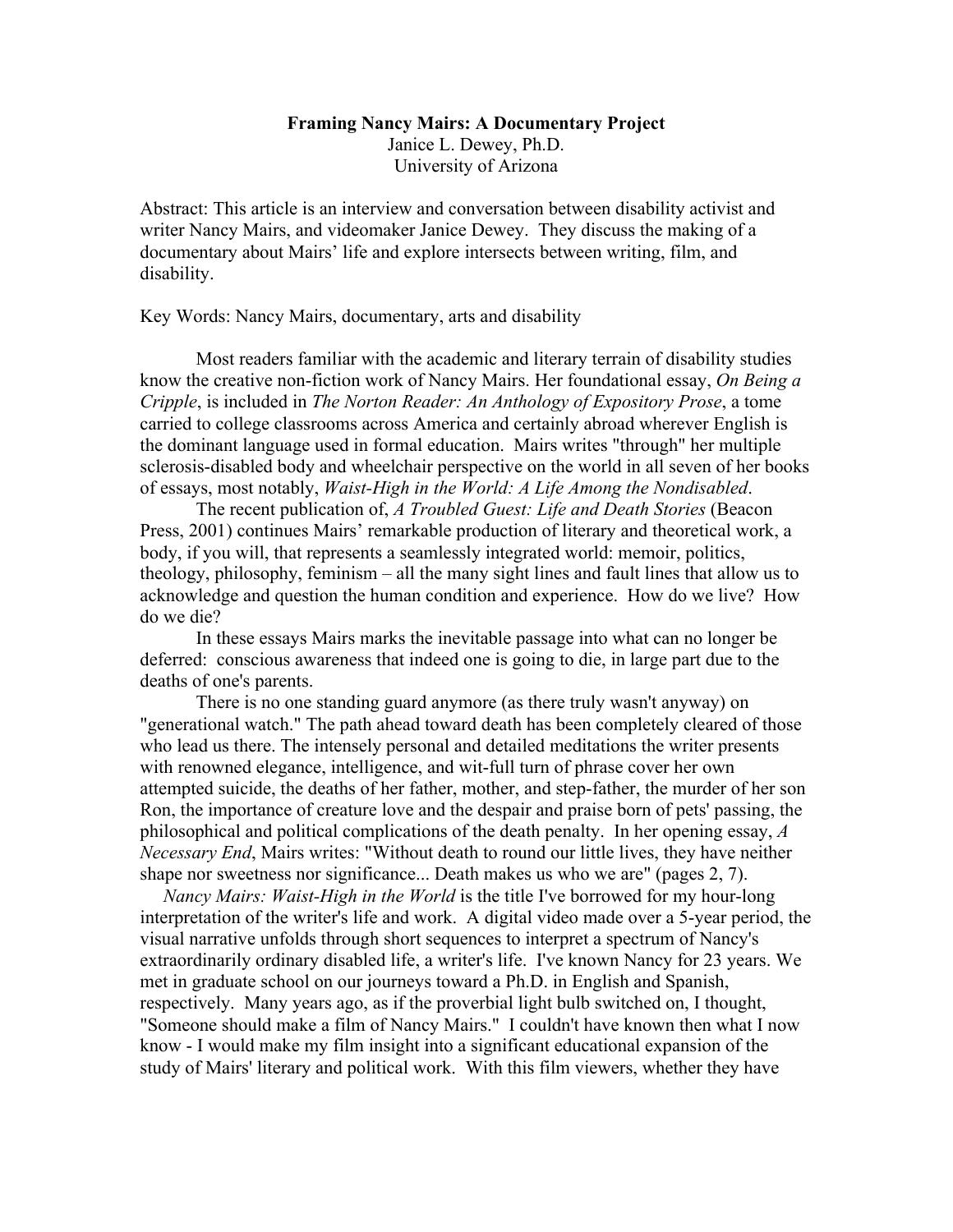read her work or not, glimpse Nancy's whole body and voice - a sensual articulation through one woman's presentation of a longtime friend.

Following is an interview/conversation I had with my always-agreeable film subject in late 2001:

J: One thing I've never talked to you about, but perhaps has been transferred into the documentary, is that I've always been aware that one of the wonderful qualities about you, besides personality, is a whole sensuality that is there for someone to move into because you're disabled.

For almost as long as I've known you I've cut food for you when we eat together, I sit very close to you, move your hand; I've always felt as a human being that I've been invited to be more physical, even sensual. It's an invitation to come into your personhood, perhaps.

N: Well, it isn't an insistence. Sometimes I've felt that I've forced people into my world, but the pragmatics are that I can't do things for myself and therefore have to get people to do them. It's a question of what spirit one does this in. I guess it would be possible to set up some kind of distance, or master-servant relationship, remoteness, so that the caregiver becomes kind of an object rather than another person. For me, the person who's cutting my food is also a person, someone I'm interacting with, talking to, being with.

I would go nuts if I couldn't do that with people. I think that's why I don't like having PCAs [Personal Care Assistants].

J: What's the difference between a PCA and having Sally (sister) or George (husband) or me (friend) around? Besides the fact that you know us?

N: I know all of you but it's more than that. There's an intellectual component. I had a wonderful PCA who was terrifically useful to me and I really appreciated that. There was something missing in the relationship that I really value, a level of intellect.

I no longer have this caregiver and it puts me into a terrible bind right now because I know I must get another one, and keep putting it off and putting it off, for I would much rather have George take care of me. But that means it will take its toll on him and he doesn't get much of a sense of freedom. Oh he goes off, but I can't suppose he can keep me out of mind. Most people just go off and leave each other, they don't worry about the other when they're not together. The thing about George is...when he's taking care of me...I can be almost as alone as when I am by myself. And I guess for me that's the nature of intimacy, you know, you don't feel obliged to interact and can be spontaneous. And if you say anything you know there will be a response based on shared life, shared memories, shared cats.

J: Again, there's something present in the relationship between disabled and abled that is missing in able-bodied to able-bodied relationships. Some quality.

N: As a society we are really resistant to any of that kind of "helping," we're so independence oriented..."I can do it myself"... and there are people with disabilities like that. I don't know why it is more possible for me to say, "I can't do it myself" than a lot of other people with disabilities, but I can. I suppose I don't see my disability as a personal fault. I never have.

J: That's a central thesis of your argument about disability.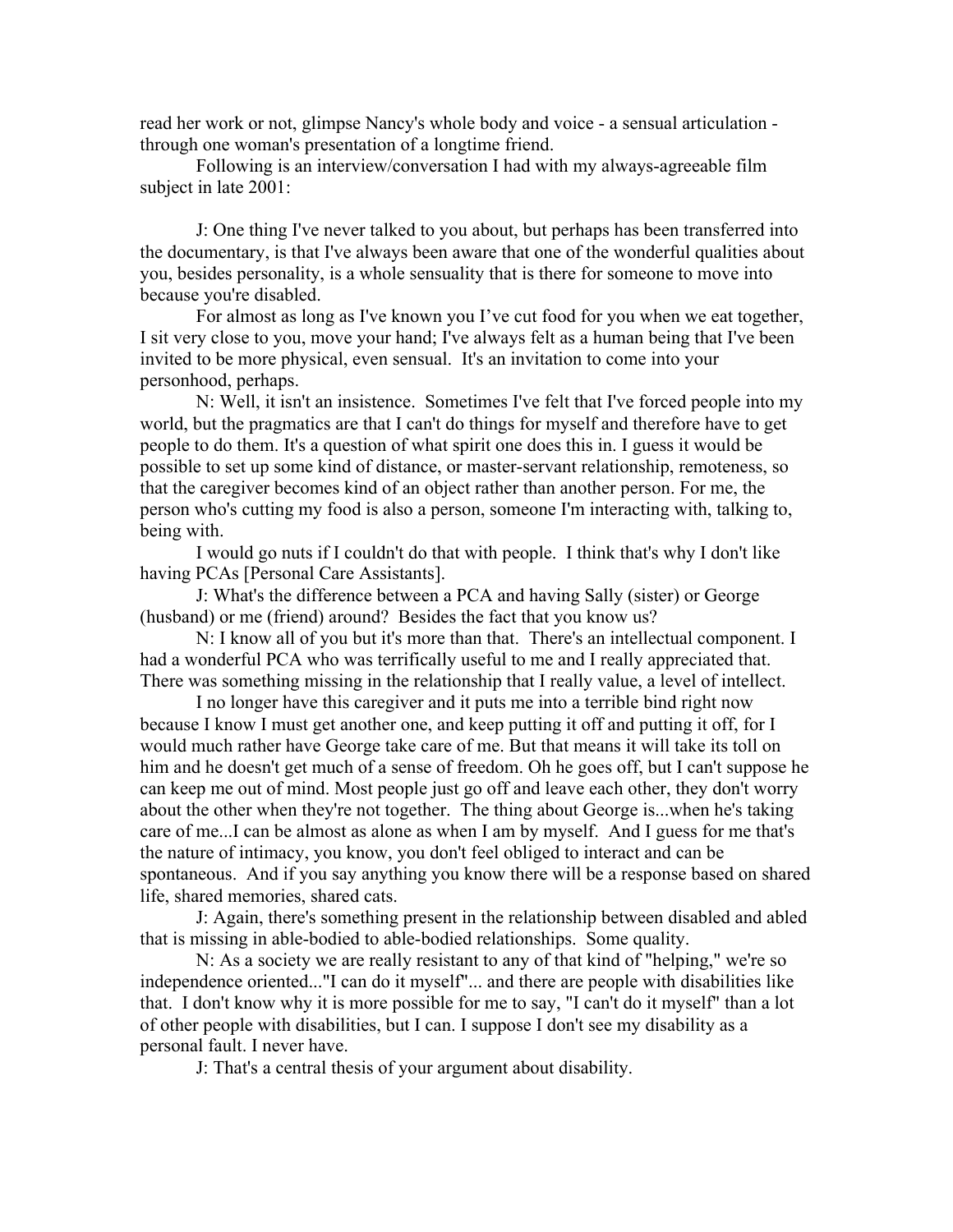N: A lot of people do and they are encouraged to, that's the general social attitude toward any sort of difference: it's a personal fault; it's a shortcoming of some sort. For some reason I've just been inured to that. It doesn't make sense to me. I didn't do this on purpose.

J: Let's talk about the history of this project. It was a long time ago when I thought, "someone should make a film of Nancy Mairs." Then, eventually, I started looking for people to accomplish this idea, thinking that I could be involved in someway. I met Jeff Imig, and he said, "My job [at the University of Arizona] is to teach you how to do this." And you, very graciously, allowed yourself to go into the experiment.

N: Well, I'm a teacher at heart.

J: There's an interesting question about this project that's related to what people often ask you - they wonder about how you use your family as your subject matter and present them in a highly personal way. You disclose a lot.

I've often been troubled myself about how this documentary uses you for a large project that will benefit me academically. I feel this use to be exploitive and thus some kind of contamination, even though the project is a creative and educational one.

N: This question doesn't trouble me. Why don't I feel that barrier around privacy that many people do feel? Maybe it's because I've been so cut off in the first place that I don't erect borders/barriers...I've always been behind some kind of wall or secret. So this openness to write about the interior world maybe comes from a sense that no one is listening, so it doesn't matter.

J: But you've become such an intimate writer, a writer about intimacy.

N: It's what I know; it's what I can do. My mother always wanted me to write a novel. I knew it was because she wanted me to write something that was made up, instead of something that was about the family. George and Matthew (son) want me to write a novel too; they love novels as I do. But I've never really wanted to write one and I guess it's because I think this is something anyone can do, not in a sense that it's easy or anything, but nobody else can write the books that I've written, which is why I go on working the way that I do. I can be sure that the work is my own.

J: Perhaps we could talk about "framing," any kind of camera choice made in the taping or editing.

N: That's not different from what I do as a writer.

J: What might be distinguished between how writers frame and videographers frame, that is framing an essay versus framing the visual?

N: Another question might be, what is lost in the process of framing, film or essay? You know, whenever I finish an essay or even a whole book I think, "Well, that's not it." No matter what I do it's not going to be enough, not going to be the whole. The same for you. You're not going to "get" Nancy Mairs. Not even if you shot 100 hours...

J: No, it's not reality TV, nor is "reality TV" ever reality.

N: Maybe the essential truth is we don't know what reality is... we, as humans, frame continuously.

J: And we've become these sophisticated postmodern technological framers who watch TV a lot and can take in cuts, edits, at light speed. Think about September 11th. I've had so many discussions with my students about "reality" versus "pictures," horrendous pictures, and then there's that story about the little girl who called her mother into the room "to see the beautiful pictures." Her mother, quite upset, explained that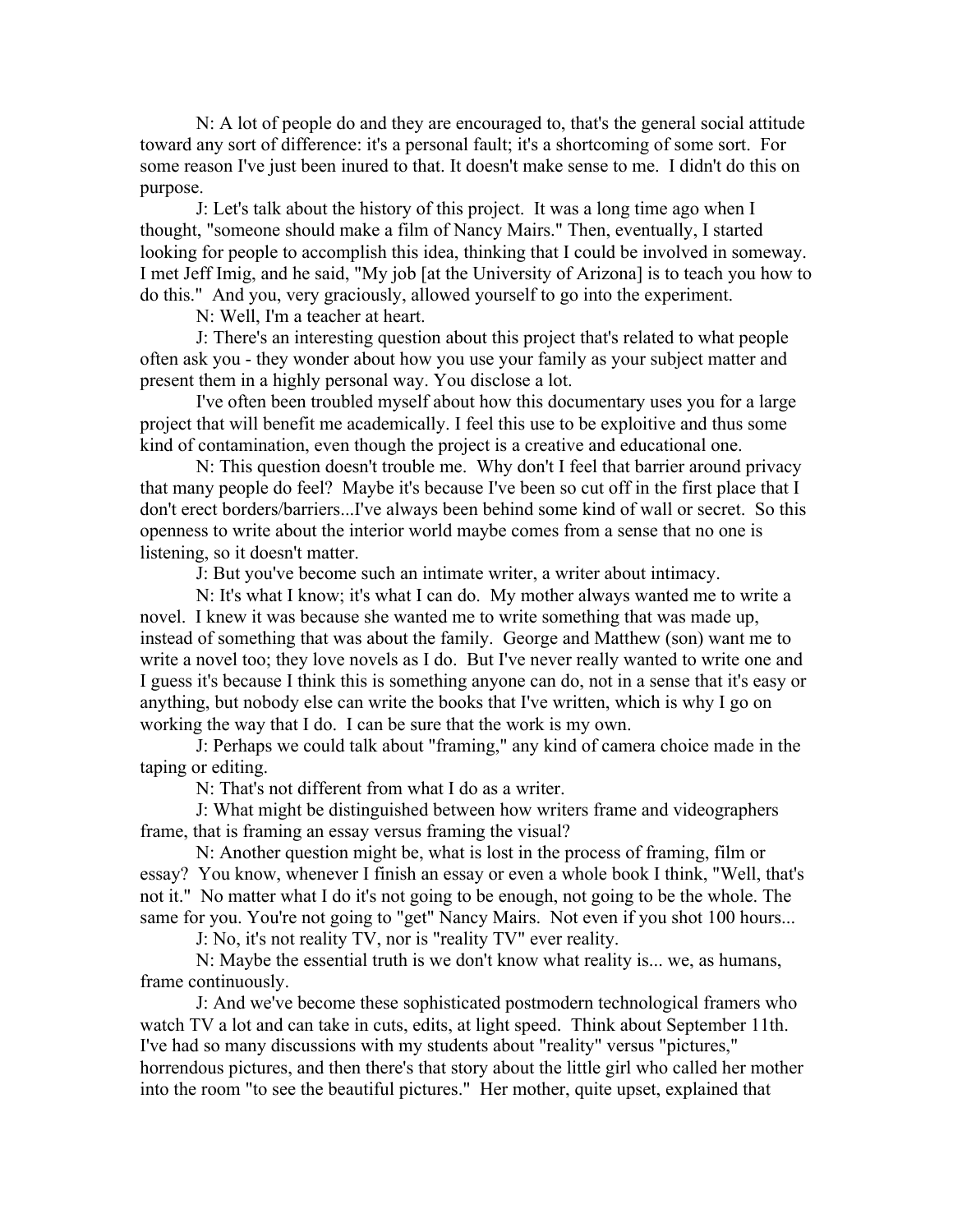many people had died, and the very young girl started crying and said, "But still, they're pretty pictures."

N: But I have always seen the world as beautiful pictures and seen the world as stories, and I don't think I'm unusual in that regard. I remember talking to Barbara Kingsolver about this years and years ago. We'd told ourselves since very young, told ourselves the stories of our lives, and that was the writing instinct... but think about what we leave out, and have to or we'd go nuts. The essential part is maybe pre-conscious, or a part of early consciousness, deciding to leave out what can't possibly be taken in at any given moment. I suppose that's the problem of being ADHD, a problem editing out.

J: You're reminding me of a TV story I saw last night. New York filmmakers were called in "to light the stage of the Twin Towers' tragedy." They went in with huge cranes and all the equipment necessary to light the debris field for the rescue workers as if it were a film... and one guy said that no matter how much it looked like a movie, the people carrying out the bodies and the bodies themselves did not look like actors no matter how well an actor could have portrayed the part. The whole process was awful and the imagery awful. I think we are very confused about this, in image making, for example. How can we stand to watch these images replayed? Because we distance ourselves. It's not real.

N: I can remember watching the Challenger disaster over and over. It was so beautiful.

J: A related question: what does it feel like to watch yourself in this documentary?

N: I'm sort of used to it. Video has been around for a longtime. I used to get taped while teaching. So the initial shock, sort of like the first time you hear your voice taperecorded...that's not what you take for your voice, that's not what you think you look like. You imagine yourself something else. I don't have that shock anymore, but I do have a whole complex of feelings. I've said this about photographs and it's true for video as well, there's always a disappointment. The film doesn't make you more beautiful than you are... you're used to seeing beautiful photos, and you're disappointed in the one of you.

J: One of the reasons this video comes alive is because you are so activated, enlivened, as a body in a wheelchair... I've watched you come down from the trees so to speak, from Nancy walking into Nancy in a wheelchair. You inhabit space very beautifully. It's one of the attractions involved in learning your story: your grace and your face and how you compose yourself.

In the documentary you present the case of a man with MS who has resigned himself to the wheelchair (eventually, and with reluctance) but refuses to take anti-depressants.

N: It was interesting, we (George and I) went to a gathering of alternative education-type people and this man greeted me alright, but stayed as far away from me as he could. He didn't want to have any contact.

J: Now here's a man with disability that will not want to see your film.

N: No, he'd hate anybody who occupies disability in a rather passive fashion don't know if this is the right word - I'm not particularly passive, but I am passive physically, and "passive" is suffering-related. I'm willing to acknowledge the dimension of suffering that's come with MS and that's something a lot of people with disabilities hate, won't do. They deny that they have any (suffering, disability).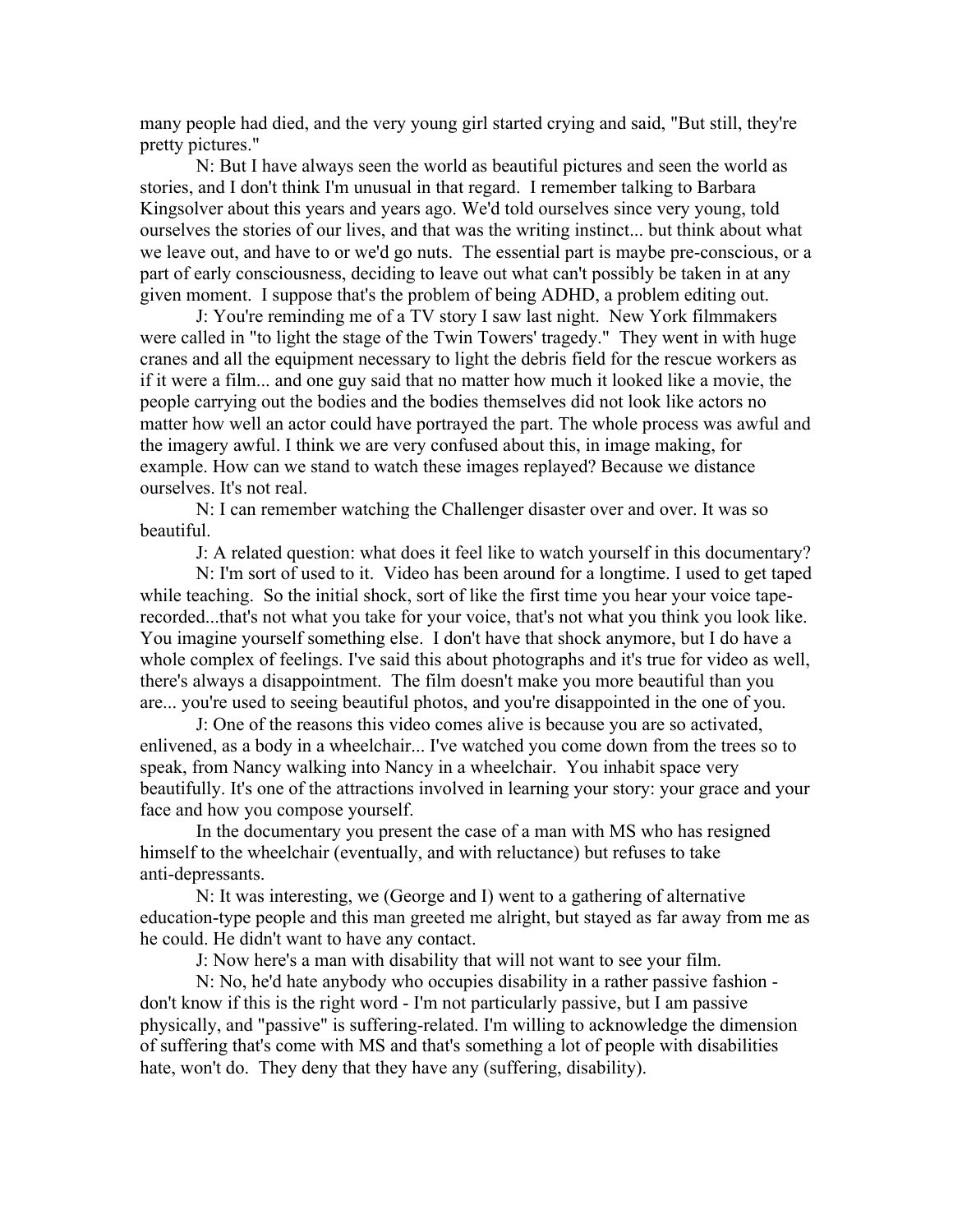There are a lot of people with disabilities who think "we're not disabled" and there's a whole political contingent of people with disabilities who say "if society didn't erect all these barriers, if society provided plenty of ramps, interpreters, Braille, and all of that we'd be just fine."

I'm all for accommodation and as much as possible but I cannot believe that my life would not have some lack I directly connected to my disability.

J: Your essays (particularly in *Waist-High in the World*) suggest much to think about with regard to the disabled body in the non-disabled world, that it is but one more difference we've got to acknowledge within the diversity of human experience... the difference created by the entry of the disabled into the non-disabled world.

N: Even with all the changes, ramps, space considerations, etc., I still don't have an able body, because of my disability, not because of society's failure to build enough ramps. That's particularly true and evident when my grandchildren are around. I can't scoop them up because I can't... that's a kind of suffering that can't be compensated for. I'm suspicious of people who reduce their disability to a series of compensations... like that would be enough. I think they're emotionally stopping at some point before the fullness of reality when they say that. But it's definitely from a disability rights point of view "un-PC" to acknowledge suffering.

J: What would you hope an audience could take from seeing this video documentary?

N: I haven't thought about this.

J: Well, I can say what I would like people to get. I want them to receive the visual world that you present so beautifully in words in your own work, especially since it is so personal. I immediately thought it would be a good educational tool when teaching your essays.

N: There are films about writers that I've seen used in conjunction with their work. It always does add a dimension to the whole person, but a glimpsed person. It's more than you have without it. I've always been sad that Virginia Woolf died too early for video... I think there is a sound recording of her done by the BBC. A film is not a substitute at all for the work, but a supplement, it's like going to Monk's House and seeing the studio in which she wrote... it doesn't explain the work or necessarily illuminate any particular work, but it integrates the work of the person. I always look at the photos on jackets of books.

J: Yes, something there animates the life of the person. It also satisfies some desire to know something about the life of the writer behind the work.

N: My mother brought me a rose I still have somewhere that she had plucked from Isak Dinesen's garden, so even an object... but I don't know if I'm able to explain that, there's something mysterious about it... because obviously that rose has nothing to do with Isak Dinesen, and yet I was moved by it.

J: I have a maple leaf from Emily Dickinson's front yard... perhaps this is about making contact in some way. You write very eloquently about reading and what reading does for the reader, how it creates a world... so now you have this rose or leaf that you connect to that world. With this video your writing is given your own voice and particular accent.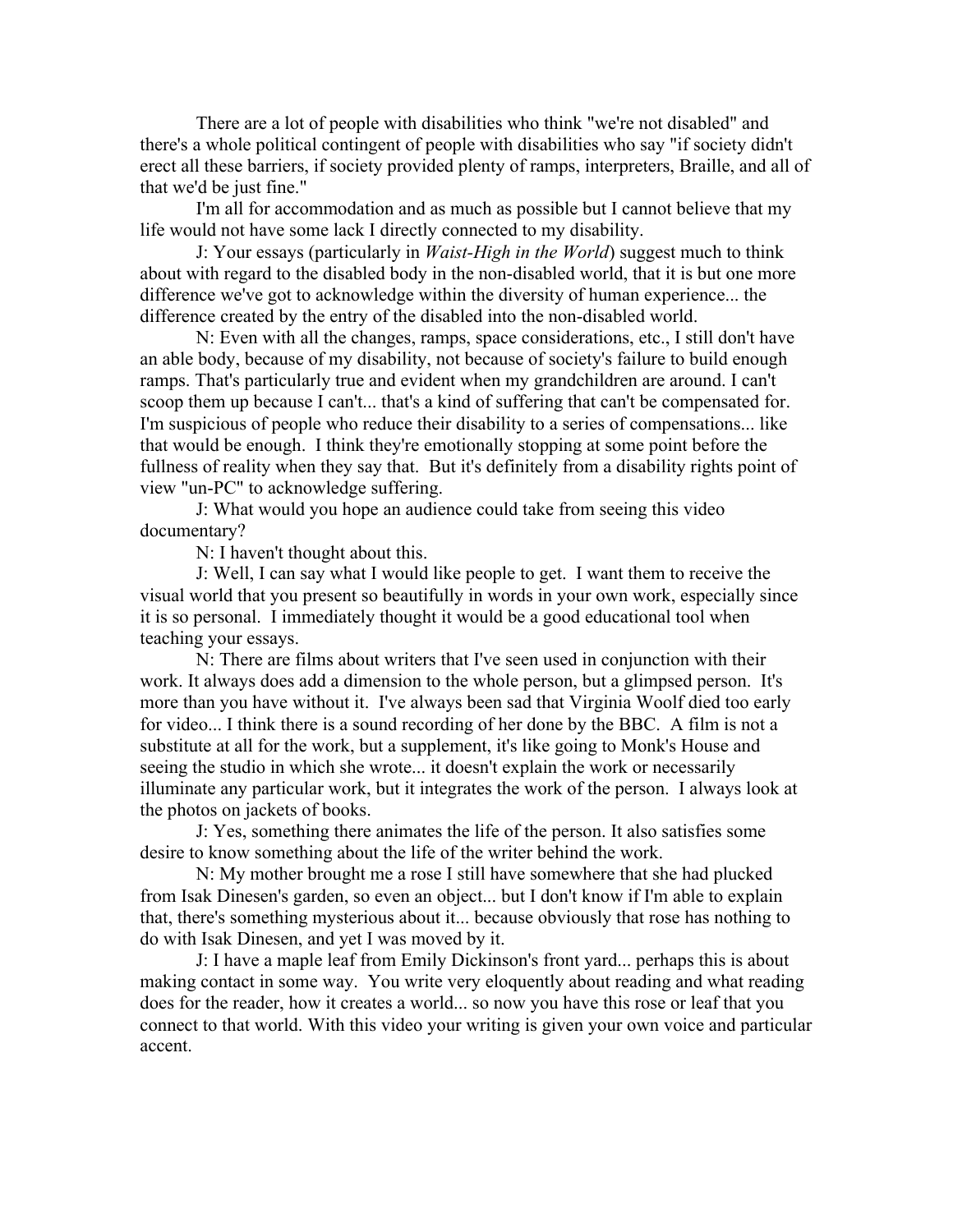N: And a world. Barbara Kingsolver talks about people asking her how to get to a town in *Animal Dreams*, a town she completely made up. So people will enter any world, a real world or not. We do that all the time.

J: Let's get back to that earlier question: what do you suppose someone who has read your work would take from this documentary? Lots of fans show up at your readings, your "gigs," as you say. And they show up in the damndest of places. What would a fan get from this?

N: I guess a sense of connection.

J: You're eminently "connectable," I know that about you. However, some might have that odd reaction to you due to your Northeastern Yankee accent - it can be a class marker.

N: Oh, definitely. I don't think I was aware of that until I went to a presentation on Old English when I was first in graduate school... a paper read by a Southern scholar... and I found myself totally disengaged from it because of the Southern accent, and then I thought, "Wait a minute! This is an expert in Old English poetry and of course knows what he's delivering despite the accent"... and then I thought "well, my mother did this to me. She reared me with that "not our kind, dear"... right out of the Preppy Handbook, which was all about my life: Eastern establishment types, WASPS.

J: This is important about the video, too, because those who would, like you, respond to your accent as you did the Southerner, I hope can see that your accent is not you. It's not you in any of your writing.

N: No, inclusivity is one of my strongest values, and it's not condescending... it's soup kitchen, Catholic worker, really believing... you know the story about Dorothy Day told by Robert Coles... he went to see her and she was deeply engrossed in conversation with a woman who was really mad, schizophrenic, and Dorothy interrupted the conversation and looked up and said, "did you want to speak to one of us?" She did not assume that the person had come in to speak to her. I can't claim to have achieved that level, but it's ultimately desirable. I see myself in relation to that... my goal is to experience, act, in a manner that says, "I'm just like others." I want people to know I'm more like them than the "odd duck," that they can identify with me in some way.

J: Are there any particular cuts or sections in the documentary you react to in any specific way?

N: Well, I certainly notice how crippled I am, appallingly crippled. And now I'm even more crippled. So shock is always one of my reactions to seeing the video.

J: This reaction is very much the substance of what you write about, a foundation for your thinking and writing, Nancy disabled in a non-disabled world.

N: Yes, but this is different than talking about it or writing about it. It concretizes disability...in the abstract I'm still very crippled but I don't have to look at it.

J: What do you see that you don't carry conceptually within you? Is it very particular, your feet or your hands?

N: No, no, but it is perhaps posture and gestures, the awkwardness of how I do things, my weakness. Interestingly, when George watches the video he isn't affected this way for he sees me all the time. But George is funny. He thinks I look beautiful. He dresses me and then he looks and says, "You're such a good-looking woman."

J: Aren't you glad you still hear that?

N: Just amazed, since I was 17 when we met and now I'm 58!